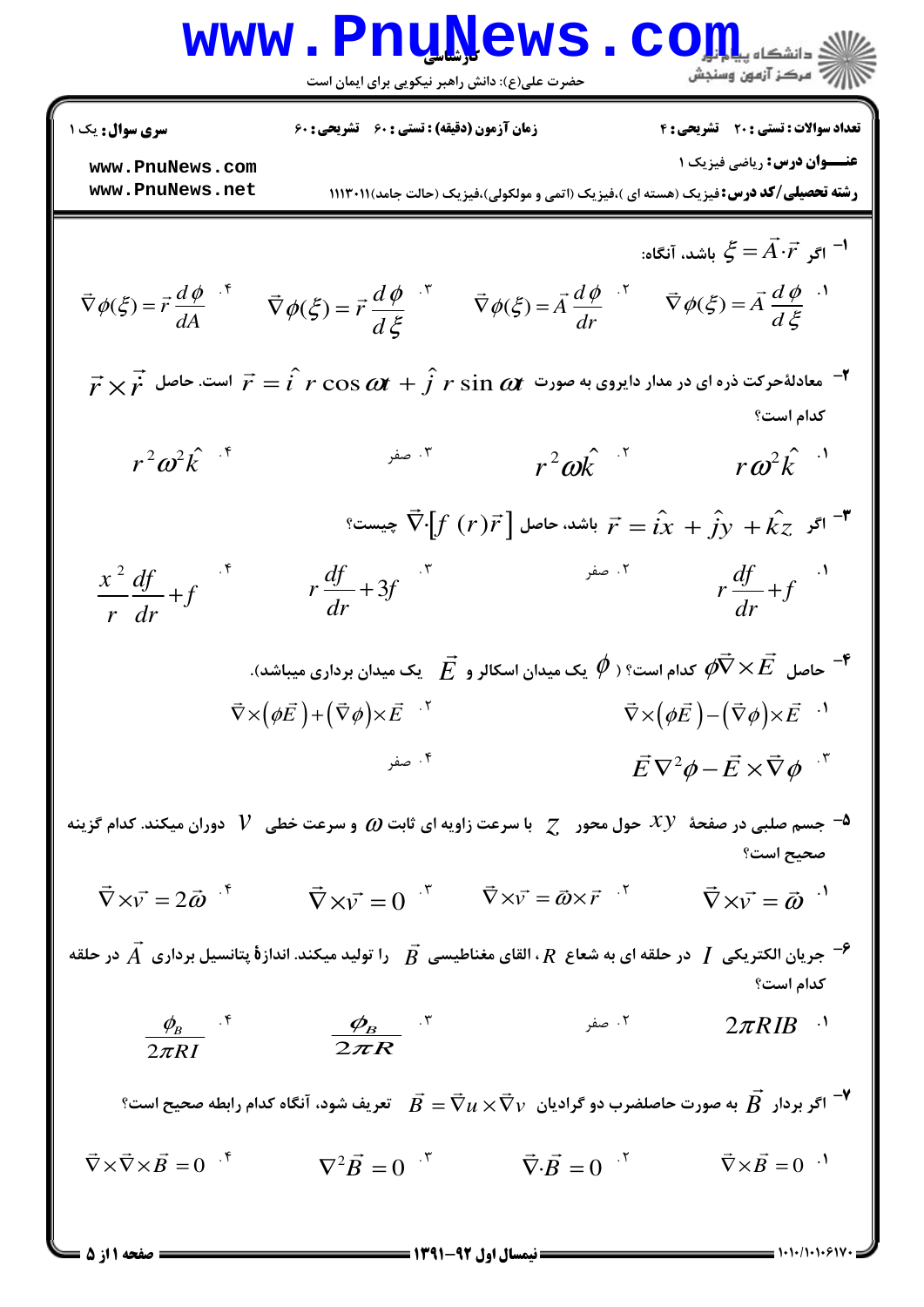|                                                                                                                                      | <u>MMM • FIIÑĨÄGMP</u><br>حضرت علی(ع): دانش راهبر نیکویی برای ایمان است |                                                                                                              | <mark>ی دانشکاه پیا با با</mark> ر<br>رآ - مرڪز آزمون وسنڊش                    |
|--------------------------------------------------------------------------------------------------------------------------------------|-------------------------------------------------------------------------|--------------------------------------------------------------------------------------------------------------|--------------------------------------------------------------------------------|
| <b>سری سوال : ۱ یک</b><br>www.PnuNews.com<br>www.PnuNews.net                                                                         | <b>زمان آزمون (دقیقه) : تستی : 60 ٪ تشریحی : 60</b>                     | <b>رشته تحصیلی/کد درس:</b> فیزیک (هسته ای )،فیزیک (اتمی و مولکولی)،فیزیک (حالت جامد) ۱۱۱۳۰۱۱ (               | تعداد سوالات : تستى : 20 تشريحي : 4<br><b>عنـــوان درس:</b> رياضي فيزيک 1      |
|                                                                                                                                      |                                                                         |                                                                                                              | - حاصل $\vec{\nabla}v\cdot \mathrm{d}\vec{l}$ کدام است؟                        |
|                                                                                                                                      | $\oint (\vec{\nabla} u)\times (\vec{\nabla} v).d\vec{l}$ '              |                                                                                                              | $\oint v \vec{\nabla} u \cdot d\vec{l}$ <sup>.1</sup>                          |
|                                                                                                                                      | $-\oint v\vec{\nabla}u.d\vec{l}$ .*                                     |                                                                                                              | ۰۳ صفر                                                                         |
|                                                                                                                                      |                                                                         |                                                                                                              | ۹- سنجه های دستگاه مختصات کروی کدام اند؟                                       |
| $h_r = r$ , $h_\theta = \theta$ , $h_\phi = r \sin \phi$ .                                                                           |                                                                         | $h_r = 1$ , $h_\theta = r$ , $h_\phi = r \sin \theta$ .                                                      |                                                                                |
| $h_r = r$ , $h_\theta = r \sin \theta$ , $h_\phi = r \sin \phi$ .                                                                    |                                                                         |                                                                                                              | $h_r = 1$ , $h_\theta = 1$ , $h_\phi = r \sin \theta$ <sup>5</sup>             |
|                                                                                                                                      |                                                                         | باشد، حاصل $\nabla\phi$ در مختصات قطبی کروی چیست؟ $\phi\big(r,\theta\big)=r^2\cos\theta$ باشد، حاصل $^{-1*}$ |                                                                                |
|                                                                                                                                      | $(2r\cos\theta)\hat{e}_r-(r\sin\theta)\hat{e}_\theta$ <sup>'</sup>      |                                                                                                              | $(3r^2 \cos \theta) \hat{e}_r - (r^2 \sin \theta) \hat{e}_\theta$ <sup>.</sup> |
|                                                                                                                                      | $(2r\cos\theta)\hat{e}_r - (r^2\sin\theta)\hat{e}_\theta$ <sup>*</sup>  |                                                                                                              | $(2\cos\theta)\hat{e}_r - (r^2\sin\theta)\hat{e}_\theta$ .                     |
| مساحت بخشی از کره ای به شعاع $2$ که مرکز آن در مبدأ مختصات بوده و بین $\frac{\pi}{4}\leq \theta \leq \theta \leq 0 \leq 0$ است، چقدر |                                                                         |                                                                                                              | ميباشد؟                                                                        |
| $\sqrt{2}(4-\pi)^{-5}$                                                                                                               | $\frac{4-\pi}{\sqrt{2}}$ *                                              | $\pi(\sqrt{2}-2)$ $\cdot$ <sup>r</sup>                                                                       | $\frac{1}{8}(4-\pi)\sqrt{2}$ <sup></sup>                                       |
|                                                                                                                                      |                                                                         | ا -۱۲ ماصل واگرایی نیروی کولنی $\vec{r} = k \; \dfrac{q q_{0}}{r^{3}}$ چقدر است؟                             |                                                                                |
| ۰۴ صفر                                                                                                                               | $\delta(r)$ $\mathbf{F}$                                                | $kqq_0\delta(r)$ $\cdot$ <sup>r</sup>                                                                        | $k \frac{qq_0}{r^4}$                                                           |
|                                                                                                                                      |                                                                         |                                                                                                              |                                                                                |

 $1 - 1 - 11 - 1 - 9$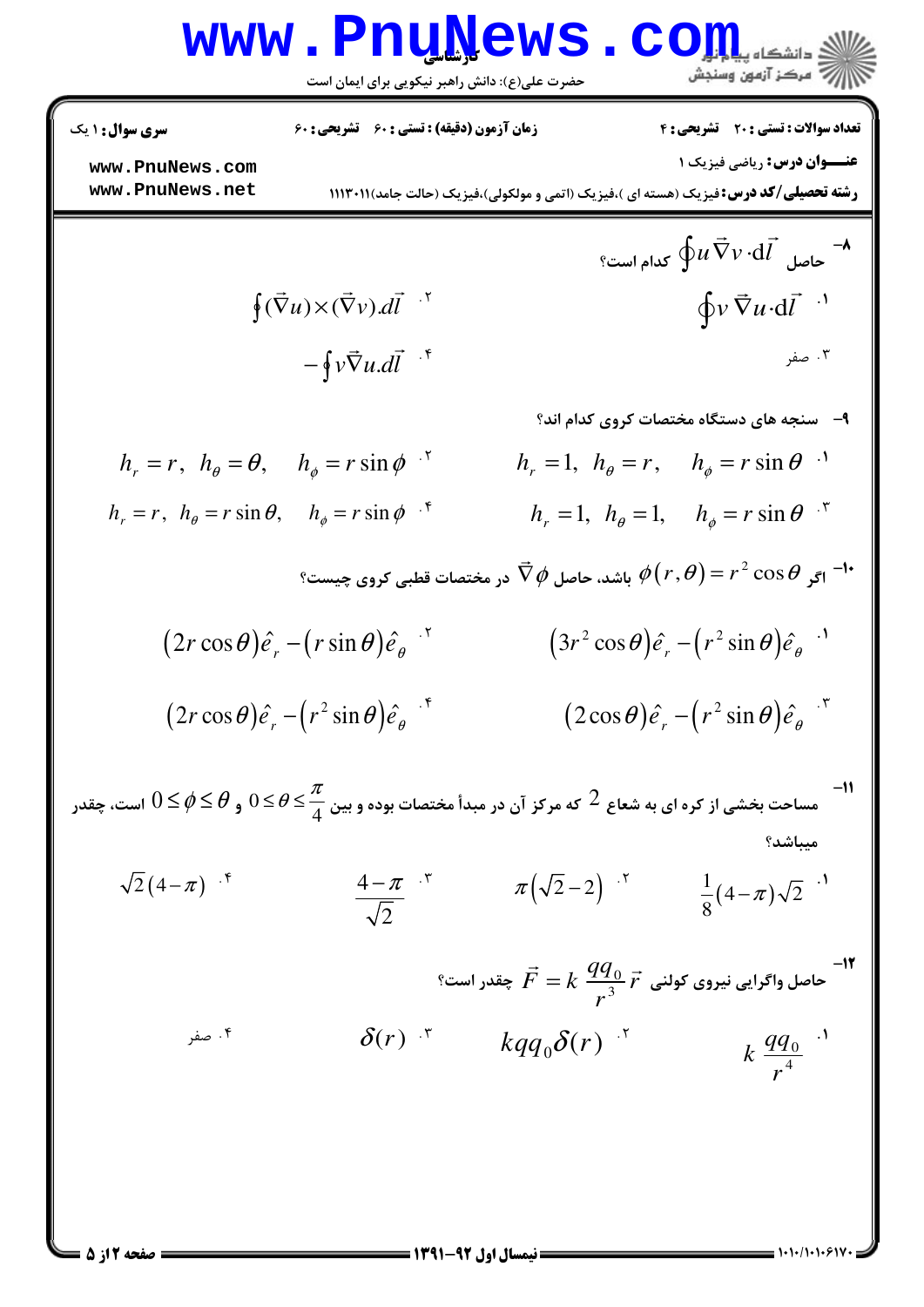|                                                                                                                                  | www.PnuNews<br>حضرت علی(ع): دانش راهبر نیکویی برای ایمان است                                                                                                                                                                                           |                                                                                                                                                                                                                                                                                                                                                                             | ی دانشکاه پ <b>یابایل</b><br>سنجش آزمون وسنجش                                                                                                                                                             |
|----------------------------------------------------------------------------------------------------------------------------------|--------------------------------------------------------------------------------------------------------------------------------------------------------------------------------------------------------------------------------------------------------|-----------------------------------------------------------------------------------------------------------------------------------------------------------------------------------------------------------------------------------------------------------------------------------------------------------------------------------------------------------------------------|-----------------------------------------------------------------------------------------------------------------------------------------------------------------------------------------------------------|
| <b>سری سوال : ۱ یک</b><br>www.PnuNews.com<br>www.PnuNews.net                                                                     | <b>زمان آزمون (دقیقه) : تستی : 60 ٪ تشریحی : 60</b>                                                                                                                                                                                                    |                                                                                                                                                                                                                                                                                                                                                                             | تعداد سوالات : تستى : 20 - تشريحي : 4<br><b>عنــوان درس:</b> رياضي فيزيک 1<br><b>رشته تحصیلی/کد درس:</b> فیزیک (هسته ای )،فیزیک (اتمی و مولکولی)،فیزیک (حالت جامد)۱۱۳۰۱۱ (۱                               |
|                                                                                                                                  | ا بردار $\hat{f} - e^z \hat{k}$ بردار $\hat{f} - \hat{f} - 3y \hat{i} + 3y \hat{i} + 3y \hat{j}$ در مختصات استوانه ای دوّار، چگونه بیان میشود $\blacksquare$                                                                                           | $\vec{B} = \sin \phi (3\rho \cos \phi + 1)\hat{e}_{\rho} + (\cos \phi - 3\rho \sin^2 \phi)\hat{e}_{\phi} - e^{z}\hat{k}$ .<br>$\vec{B} = -3\rho\cos\phi\sin\phi\hat{e}_{\rho} + \rho\sin\phi\hat{e}_{\phi} - ze^{z}\hat{k}$ <sup>.</sup><br>$\vec{B} = \sin \phi (3\rho \cos \phi - 1)\hat{e}_{\rho} + (\cos \phi - 3\rho \sin^2 \phi)\hat{e}_{\phi} - e^{\lambda \hat{k}}$ | $\vec{B} = 3\rho\cos\phi\hat{e}_{\rho} + \cos\phi\hat{e}_{\phi} - e^{z}\hat{k}$ <sup>1</sup>                                                                                                              |
| $\rho \rightarrow \rho, \hspace{0.5cm} \phi \rightarrow -\phi,$<br>$\rho \rightarrow \rho, \quad \phi \rightarrow \phi \pm \pi,$ | $x$ , $y$ , $z$ حاصل عمل پاریته (یعنی معکوس کردن نسبت به مبدأ) روی نقطهٔ $(\rho,\phi,z)$ نسبت به محورهای ثابت $z$ , $z$<br>$z \rightarrow z$ .<br>$z \rightarrow -z$ .*<br>ذره ای در فضا حرکت میکند. مؤلفه های بردار سرعت ذره در مختصات کروی کدام است؟ | $\rho \rightarrow \rho, \quad \phi \rightarrow \phi,$<br>$\rho \mathbin{\rightarrow} -\rho, \hspace{0.5cm} \phi \mathbin{\rightarrow} \phi \pm \pi,$                                                                                                                                                                                                                        | كدام گزينه است؟<br>$z \rightarrow z$ <sup>1</sup><br>$z \rightarrow z$ $\cdot$ $\cdot$<br>-15                                                                                                             |
|                                                                                                                                  | $(\vec{r}, r\dot{\theta}, -r\sin^2\theta\dot{\phi}^2)^{-1}$<br>$(\vec{r}, \dot{\theta}, \dot{\phi})$ if                                                                                                                                                |                                                                                                                                                                                                                                                                                                                                                                             | $\left(\vec{r},\vec{r\theta},\vec{r}\sin\theta\dot{\phi}\right)$ <sup>.</sup><br>$\left(r\dot{\theta},\dot{r},r\sin\phi\dot{\phi}\right)^{-1}$                                                            |
|                                                                                                                                  |                                                                                                                                                                                                                                                        | ۰۱ در دستگاه مختصات دکارتی، مؤلفه های پادوردا و هوردای یک بردار، یکسان نیستند.<br>اگر $A_{\ i}^{\ i}$ یک تانسوررتبهٔ دوم باشد، $A_{i}^{\ i}$ نیز یک تانسور است. $\,$<br>اگر $A^{~ij}_{kl}$ تانسور باشد، $A^{~ii}_{kl}$ نیز یک تانسور است. $\qquad$                                                                                                                          | ۱۶– کدام یک از عبارات زیر صحیح است؟<br>اگر $A^{\;ij}_{kl}$ تانسور باشد، $A^{\;ij}_{ll}$ نیز یک تانسور است. $^{\dagger}$<br>$^{\circ}$ حاصل $\partial^p_i\,\partial^j_q A^{\,i}_{\,j}$ چیست $^{-{\sf IV}}$ |
| $A_q^{p}$ <sup>*</sup><br><b>صفحه 3 از 5 =</b>                                                                                   | $\delta_i^{j}$ $\cdot$ <sup>r</sup><br>= نیمسال اول 92-1391 =                                                                                                                                                                                          | $A_i^{i}$ $\cdot$ <sup>r</sup>                                                                                                                                                                                                                                                                                                                                              | ۰۱ صفر                                                                                                                                                                                                    |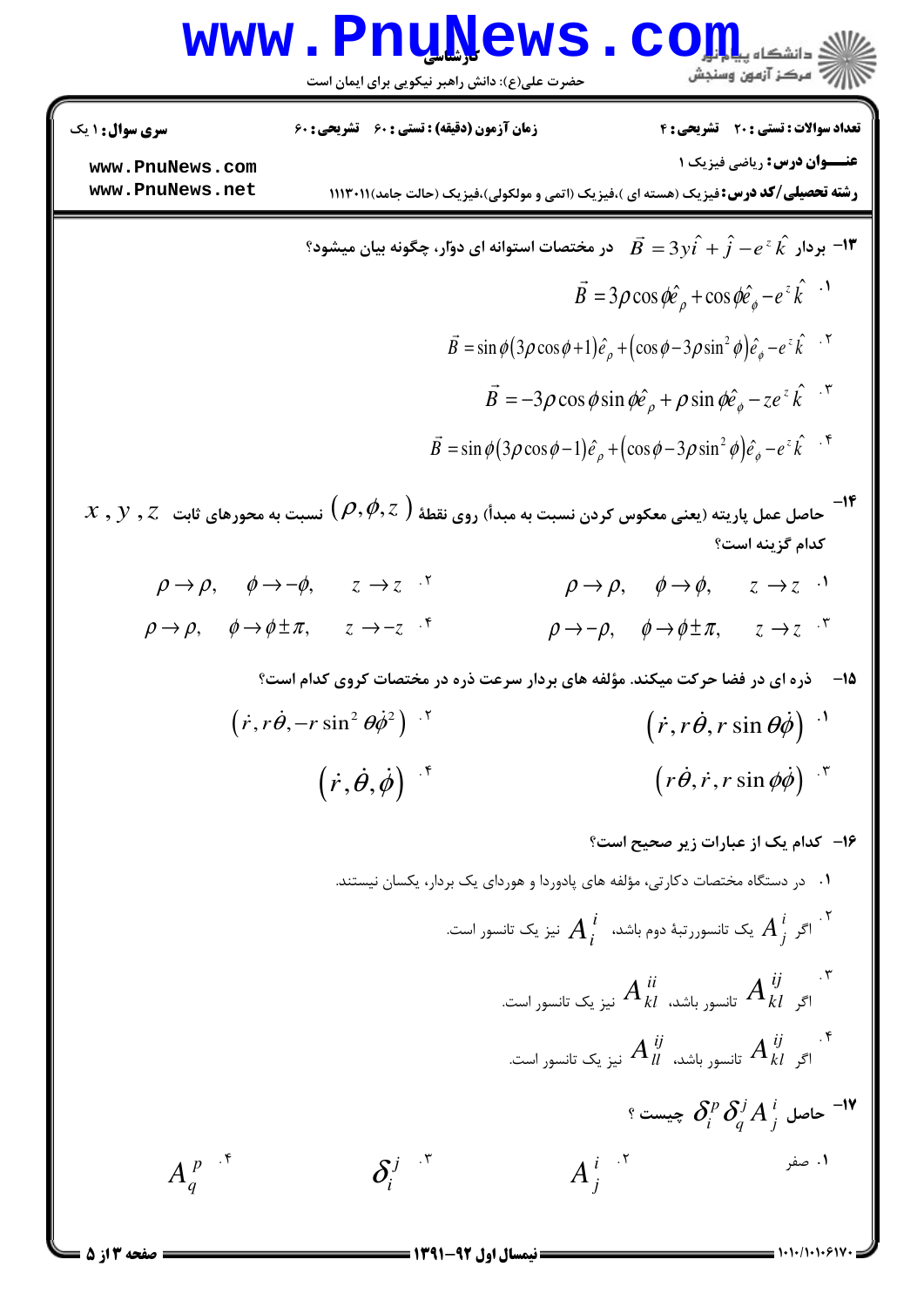## WWW.PnuNews.com

حضرت علی(ع): دانش راهبر نیکویی برای ایمان است

**تعداد سوالات : تستي : 20 ٪ تشريحي : 4** 

زمان آزمون (دقیقه) : تستی : ۶۰٪ تشریحی : ۶۰

**عنــوان درس: رياضي فيزيک ١** 

**رشته تحصیلی/کد درس:**فیزیک (هسته ای )،فیزیک (اتمی و مولکولی)،فیزیک (حالت جامد) ۱۱۱۳۰۱۱ (

www.PnuNews.com www.PnuNews.net

<mark>سری سوال :</mark> ۱ یک

$$
A_i^{\ ij}B_i^{\ p i}
$$
تانسور باشند،  $A_i^{\ ij}B_i^{\ p i}$ تالسور نیست.

۰۴ اگر مولفه های یک تانسور در یک دستگاه مختصات صفر باشد می توان دستگاه دیگری پیدا کرد که مولفه های آن تانسور صفر نباشد

\n The image shows a linear equation is given by:\n 
$$
\begin{vmatrix}\n 1 & 1 & 1 \\
a & b & c \\
a^2 & b^2 & c^2\n \end{vmatrix}
$$
\n

\n\n The image shows a linear equation is:\n  $\begin{vmatrix}\n 1 & 1 & 1 \\
a & b & c \\
a^2 & b^2 & c^2\n \end{vmatrix}$ \n

\n\n The image shows a linear equation is:\n  $\begin{vmatrix}\n 1 & 1 & 1 \\
a & b & c \\
a^2 & b^2 & c^2\n \end{vmatrix}$ \n

\n\n The image shows a linear equation is:\n  $\begin{vmatrix}\n 1 & 1 & 1 \\
a^2 & b^2 & c^2\n \end{vmatrix}$ \n

\n\n The image shows a linear equation is:\n  $\begin{vmatrix}\n 1 & 1 & 1 \\
a^2 & b^2 & c^2\n \end{vmatrix}$ \n

\n\n The image shows a linear equation is:\n  $\begin{vmatrix}\n 1 & 1 & 1 \\
a^2 & b^2 & c^2\n \end{vmatrix}$ \n

\n\n The image shows a linear equation is:\n  $\begin{vmatrix}\n 1 & 1 & 1 \\
a^2 & b^2 & c^2\n \end{vmatrix}$ \n

\n\n The image shows a linear equation is:\n  $\begin{vmatrix}\n 1 & 1 & 1 \\
a^2 & b^2 & c^2\n \end{vmatrix}$ \n

\n\n The image shows a linear equation is:\n  $\begin{vmatrix}\n 1 & 1 & 1 \\
1 & 2 & c^2\n \end{vmatrix}$ \n

\n\n The image shows a linear equation is:\n  $\begin{vmatrix}\n 1 & 1 & 1 \\
1 & 2 & c^2\n \end{vmatrix}$ \n

\n\n The image shows a linear equation is:\n  $\begin{vmatrix}\n 1 & 1 & 1 \\
1 & 2 & c^2\n \end{vmatrix}$ \n

\n\n The image shows a linear equation is:\n  $\begin{vmatrix}\n$ 

**۲۰** ماتریس چرخش زوایای اویلر تحت کدام یک از تبدیلات زیر ناورداست؟

- $\alpha \rightarrow \alpha + \pi$ ,  $\beta \rightarrow \beta \pi$ ,  $\gamma \rightarrow \gamma$ .
- $\alpha \rightarrow \alpha + \pi$ ,  $\beta \rightarrow -\beta$ ,  $\gamma \rightarrow \gamma \pi$ .
	- $\alpha \to \alpha + \pi$ ,  $\beta \to \beta$ ,  $\gamma \to \gamma + \pi$ .
		- $\alpha \rightarrow -\alpha$ ,  $\beta \rightarrow -\beta$ ,  $\gamma \rightarrow -\gamma$  f

سوالات تشريحي

<u>۱،۷۵ نمره</u> محاسبهٔ اثر تنگش در دینامیک شاره های مغناطیسی شامل بر آورد  $\vec{B}\cdot\vec{\nabla}\bigl(\vec{B}\cdot\vec{\nabla}\bigr)$  میشود. نشان دهید اگر القای  $^{-1}$  $\vec{B} = -\hat{e}_{\phi} \frac{B_{\phi}^2}{\rho}$  مغناطیسی به صورت  $\vec{B} = \hat{e}_{\phi} B_{\phi}(\rho)$  باشد، داریم: ۱،۷۵ نمر ه معادلهٔ دیفرانسیل  $\bm{W} = \bm{V}$  وا با استفاده از روش جداسازی متغیرها در دستگاه استوانه ای  $\bm{\nabla}^2\bm{\nu} + h$  را با استفاده از روش جداسازی متغیرها در دستگاه استوانه ای دوار، حل کنید.

صفحه ۱۴ز ۵ =

 $= 1.1111.5114$